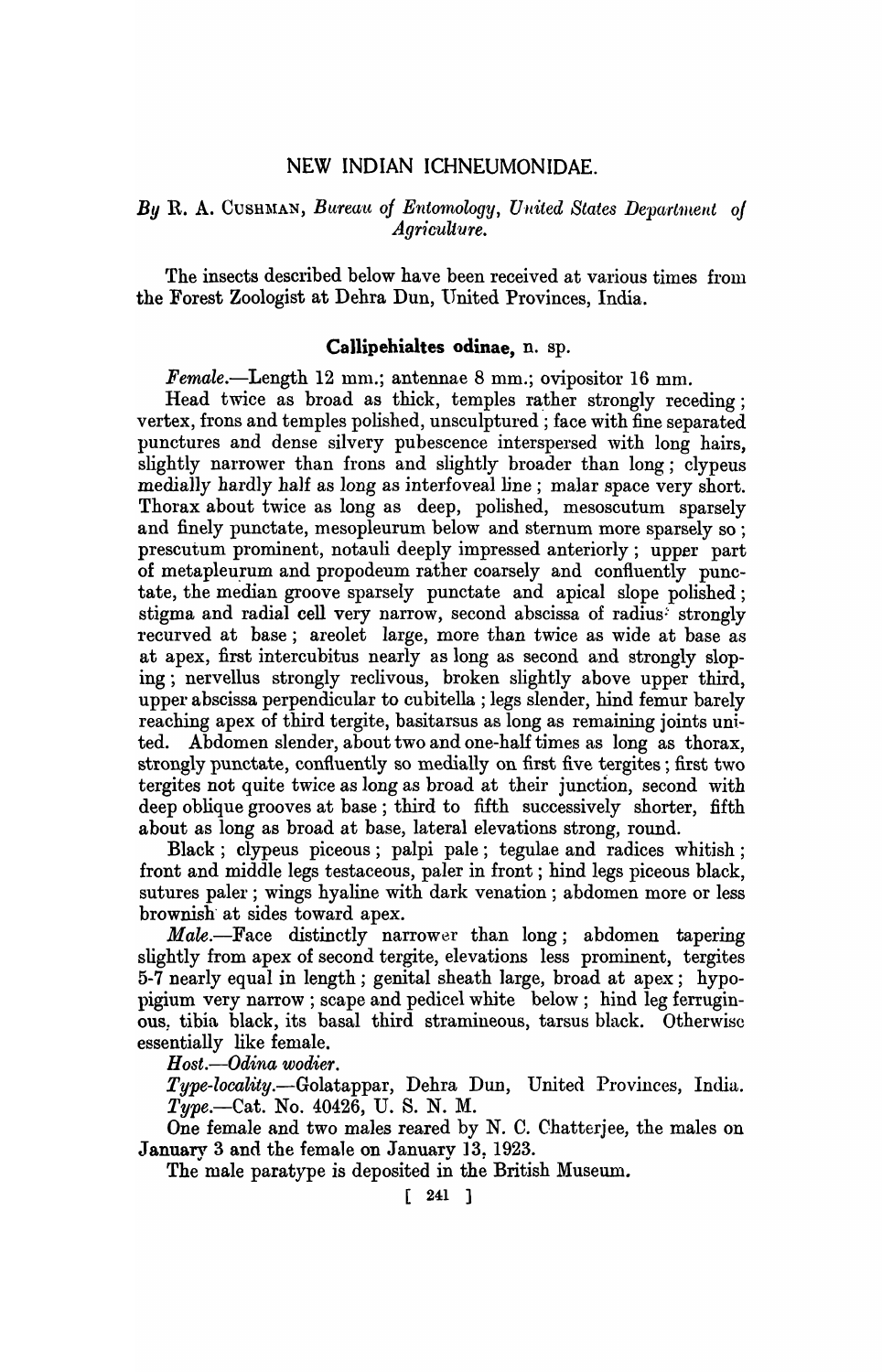### Campoplegidea Viereck.

Oampoplex Authors, not Gravenhorst. *AniBitsia* Viereck, *Proc. U.* 8. *Nat. Mw.,* XLII, p. 632 (1912). *Oampoplegidea* Viereck, *Proc. U.* 8. *Nat. Mus.,* XLII, p. 633 (1912). *Viereckiana Strand, Arch. Naturg., LXXX, p. 163 (1914).* 

*Anisitsia, proposed for certain species of <i>Campoplex Authors*, was based entirely on characters of no more than specific significance; and, although he does not state so specifically, Viereck has apparently recognized this fact, for in his revision of the Charopsinae *(Trans. Roy.* Soc. *Can.*, sec. V, p. 259, 1925), he omits the genus from his key and uses the name *Campoplegidea* in that place in the key where the species formerly referred to *Anisitsia* will run.

*Viereckiana* is merely a renaming of *Anisitsia*, which was pre-occupied. The following new species agrees with two of the five characters ascribed to Anisitsia, both of which are shared by *Campoplegidea* as originally restricted by Viereck, but disagrees with the other three.

## Campoplegidea deodarae, n. sp.

Runs nowhere satisfactorily in either Morley's key to Indian species of *Campoplez* or Schmiedeknecht's key to Palaearctic species.

 $Female. - Length 9 mm.; antenna 7 mm.; ovipositor hardly 1 mm.$ Head from above transversely oval, twice as broad as thick, the temples strongly receding and continuing the curvature of the eyes; postocellar and ocell-ocular lines subequal, diameter of ocellus a half longer, ocell-occipital line as long as breadth of ocellar triangle; eyes deeply emarginate; face distinctly wider than frons, combined face and clypeus as long as broad, clothed with long, dense, silvery hair, the clypeus very broad and broadly rounded at apex; malar space at its narrowest point much less than half as long as basal width of mandible; flagellum thick, first joint twice as long as thick, those toward apex slightly transverse. Thorax stout, about a half longer than deep ; pronotum in humeral angles and mesoscutum closely finely punctate opaque; mesopleurum sparsely punctate, shining, speculum polished; propodeum sloping, only slightly arched, not reaching middle of coxae, medially channelled, without distinct carinae, opaque coriaceous; stigma small and narrow; areolet briefly petiolate, recurrent far before middle; nervulus strongly postfurcal; abscissula about twice as long as intercubitella; nervellus unbroken; legs moderate, the hind femur reaching apex of second tergite ; longer hind calcarium reaching distinctly beyond middle of basitarsus. Abdomen much less than twice as long as head and thorax, moderately compressed from base of second tergite; first segment rather stout, in profile of nearly uniform thickness, postpetiole depressed, nearly twice as broad as petiole, with two deep lateral foveae and a shallower median fovea between the spiracles, spiracles at apical third, sternite reaching slightly beyond spiracles; second tergite two-thirds as long as first, its spiracles at apical two-fifths, its sternite a half longer than third, other tergites successively shorter; ovipositor sheath little more than half as long as first tergite.

Black, with abdomen beyond second tergite red; mandibles, palpj, tegulae and radices whitish; antennae black, dark reddish toward apex ;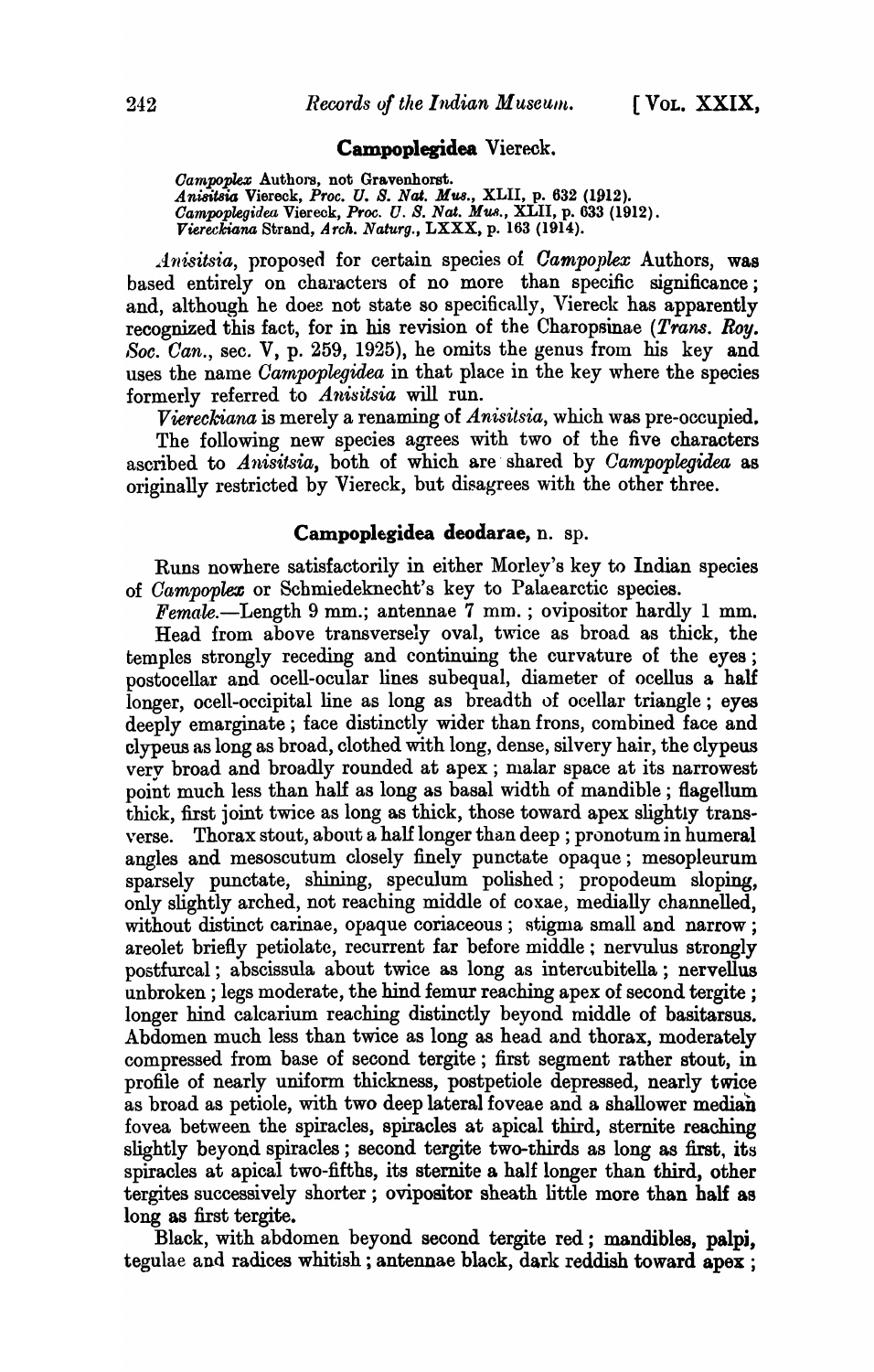coxae black, front pair pale at apex; front legs otherwise stramineous, femora slightly reddish; middle and hind trochanters and femora black, sutures brown; middle tibia and tarsus stramineous; hind tibia ferruginous, tarsus fuscous ; wings hyaline, venation blackish; first and second tergites more or less dark reddish apically and laterally, third black in basal middle.

Male.-::Middle leg, except base of coxa, stramineous; abdomen more slender; otherwise essentially like female.

*Type-locality.-Bodyar,* 8,300 feet, Chakrata, United Provinces, India.

*Type.-Cat.* No. 40427, U. S. N. M.

One female and three males reared by F. K. Makins in March and April, 1924, from a "Deodar defoliator."

A male paratype is deposited in the British Museum.

#### Charops ganges, n. sp.

 $Female. - Length 10 mm.; antenna 5 mm.; ovipositor less than$ Imm.

Head thin, more than twice as broad as thick, opaque; temples weakly convex; diameter of ocellus two-thirds postocellar line and nearly twice ocell-ocular line; combined face and clypens as long as broad, finely rugulose punctate, distinctly broader than frons; clypeus in profile strongly inflexed at apex; mouth distinctly narrower than face; malar space half basal width of mandible; antennae stout, slightly tapering toward apex. Thorax barely a half longer than deep; pronotum strongly foveolate in groove, opaque punctate in humeral angle; Inesoscutum and scutellum finely confluently punctate, scutellum broader than long, concave, not margined laterally; mesopleurum reticulate rugose, without well defined speculum or groove; sternum densely punctate; propodeum extending nearly to apex of coxa, all longitudinal carinae more or less defined, transverse carinae wanting; median and pleural areas transversely rugose, lateral areas reticulate rugose; metapleurum irregularly transversely rugose; hind femur barely reaching apex of first segment; longer calcarium three-fifths as long as basitarsus. Abdomen very slender; second tergite three-fourths as long as first and nearly twice as long as third; third to sixth subequal; ovipositor sheath half as long as first segment.

Black; mandibles, palpi, radices of wings yellow; front leg, except coxa, basal trochanter joint and a spot on under side of femur yellow; middle and hind legs black, with articulation of femur with trochanter, apex of middle femur, its entire tibia and basitarsus, and extreme base of hind tibia yellow; wings hyaline, venation dark; abdomen with tergites black, sternites brown, membrane yellowish; petiole piceous.

Male.-Essentially like female. Genital sheath broad at apex, barely exerted.

*Type-locality.-Dehra* Dun, United Provinces, India ..

*Type.-Cat.* No. 40428, U. S. N. M.

One female and two males reared by C. F. C. Beeson, February 5 to March 3, 1916, from larvae of an arctiid.

The male paratype is deposited in the British Museum.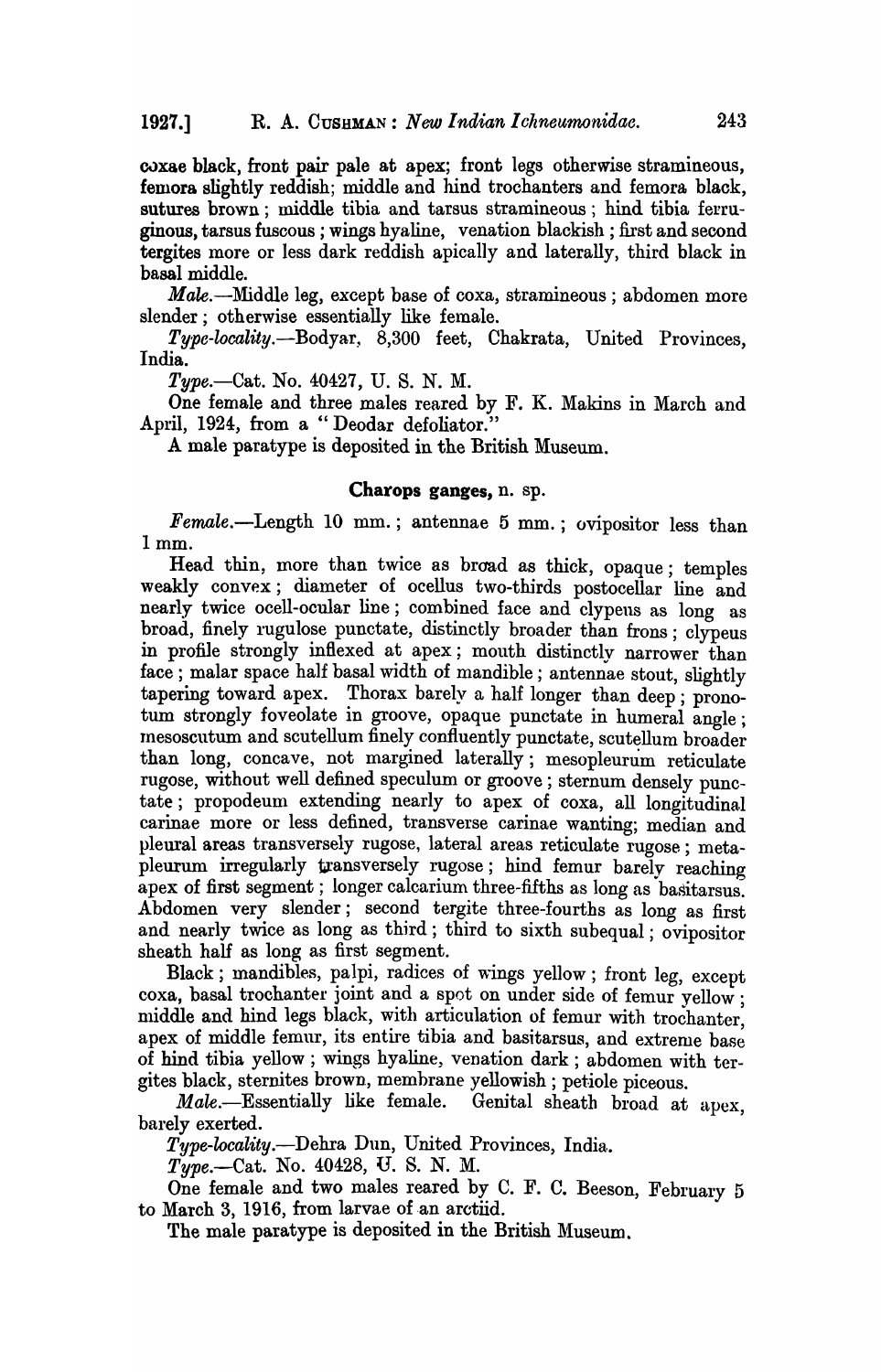### Hyposoter lymantriae, n. sp.

Female.-Length 7 mm.; antennae broken, but apparently reaching at least to apex of second segment; ovipositor not exerted.

Head very thin, temples and vertex sharply receding from eyes and ocelli; eyes broadly but rather deeply emarginate ; face very slightly broader than frons; head granularly opaque, somewhat shining behind, not distinctly punctate; ocelli in a low triangle, diameter very nearly as long as postocellar line and much longer than ocell-ocular line; clypeus broadly subtruncate ; malar space nearly as long as basal width of mandible; antennae rather stout, tapering toward apex. Thorax barely a half longer than deep; opaque, densely obscurely punctate on mesoscutum, scutellum and mesopleurum; speculum subopaque, groove indistinctly transtriate anteriorly; propodeum short, precipitate behind, finely opaque above, irregularly transrugose behind; areola fully as broad as long, confluent with petiolar area, costulae sub-distinct, spiracular carina not extending above spiracles, latter rather large, subcircular; areolet small, petiolate, recurrent nearly at apex; hind femur reaching apex of third tergite. Abdomen twice as long as thorax, slightly compressed from base of third segment; petiole depressed, postpetiole twice as broad as petiole; second tergite nearly as broad at apex as long, third fully as broad at base as long.

Black; mandibles, palpi, tegulae, front leg, except femur, middle trochanter and tibia and apical joint of hind trochanter yellowish stramineous to yellow; hind coxa and basal joint of trochanter (largely) black; all femora red; hind tibia yellow, apically and sub-basally fuscous, tarsus black with base of first joint yellowish.

*Male.*—More slender; temples less strongly receding; but otherwise essentially like female.

Host.-*Lymantria concolor* (Walker).

*Type-locality.-Kangra* Forest, Punjab, India.

*Type.-Cat.* No. 40429, U. S. N. M.

One female and two males reared August 13-18, 1917, by O. H. Walters. The male paratype is deposited in the British Museum.

### Dioctes gardneri, n. sp.

Very closely related to *argenteopilosa* (Cameron) as identified below, difiering conspicuously only in its black hind femur and darker tibia and tarsus and shorter ovipositor.

Fernale.-Length 7 mm.; antennae 4·5 mm.; ovipositor 1 mm.

Head and thorax clothed with dense silvery pubescence, longest on face and propodeum. Head rather thick, frons and vertex less densely pubescent, very densely and finely rugulose punctate, frons flat; ocelli rather large, their diameter about two-thirds length of postocellar line and nearly twice that of ocell-ocular line; malar space about one-third basal width of mandible; eyes distinctly emarginate opposite antennae; face distinctly though not much narrower than frons. Thorax hardly a half longer than deep, very densely and finely punctate opaque, the speculum opaque alutaceous; propodeum completely areolated, areola hexagonal, hardly longer than broad; stigma very small and narrow,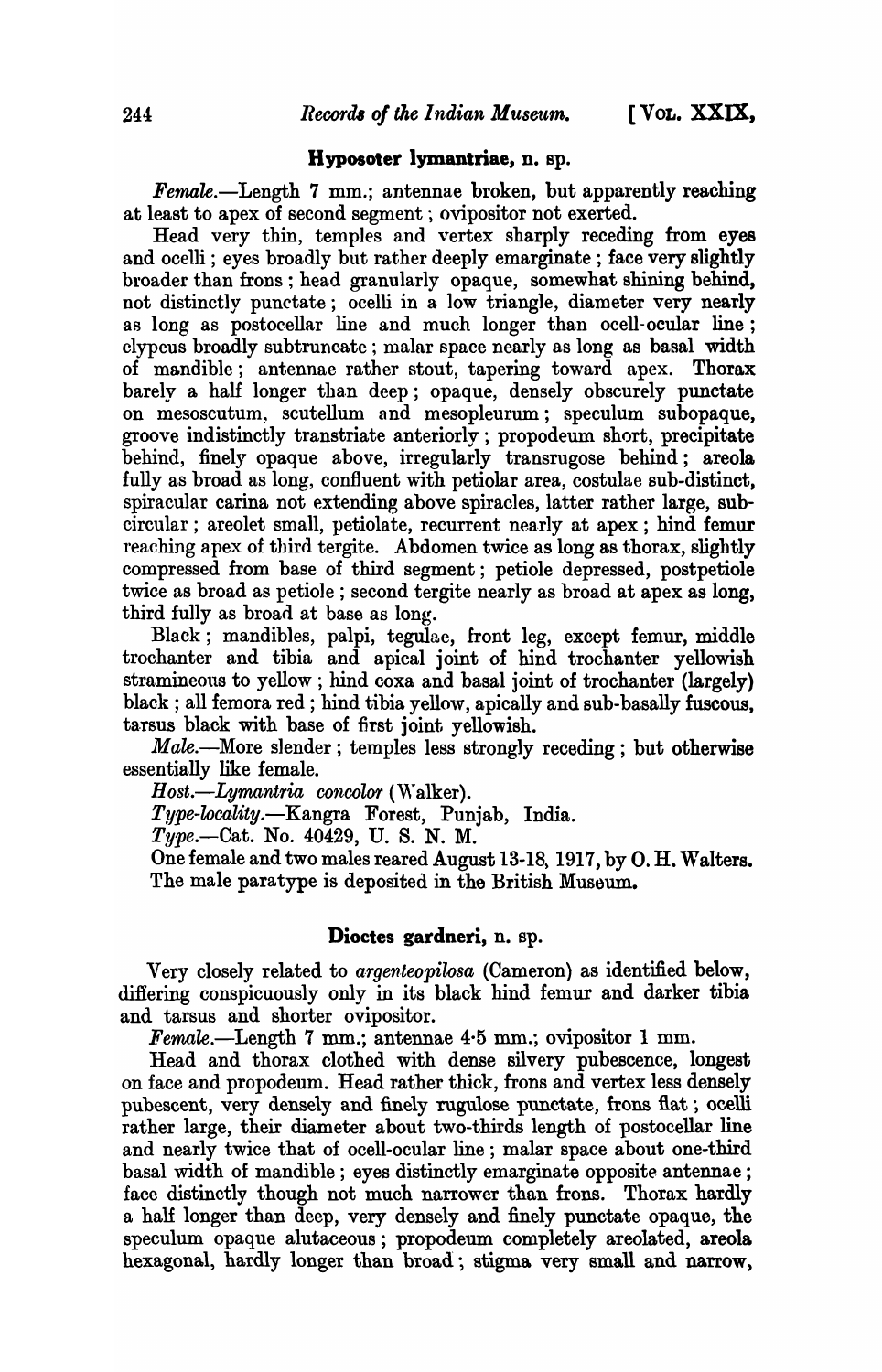only a little more than half as long as radial cell (measured on metacarpus), fully four times as long as broad, and only slightly broader at junction of radius than at base; intercubitus longer than second abscissa of cubitus; hind legs short, femur barely reaching third tergite and tibia falling far short of apex of abdomen; tibia as thick at apex as femur; basitarsus little more than half as long as tibia and about as long as three following joints combined. Abdomen a third longer than head and thorax; second and third tergites subequal in length, first a half longer, postpetiole more than twice as broad as petiole; ovipositor sheath barely as long as first tergite.

Black, with abdomen beyond second segment red; mandibles, palpi, scape and pedicel except a black line dorsally, tegulae, radices, front and middle coxae and all trochanters whitish; flagellum fuscous, more reddish toward apex, wings clear hyaline, veins and stigma blackish; front and middle femora and tibiae testaceous, their tarsi paler; hind femur piceous black on outside, reddish piceous Within; tibia black, with broad, indistinct reddish annulus in middle and paler at extreme base ; tarsi black ; second tergite with a subapical red band; third tergite black in basal middle.

*Male.*—Like female but areola narrower, and hind femur testaceous, tibia less extensively black, with paler annulus, and tarsi reddish fuscous ; abdomen black dorsally throughout its length.

*H ost.-Hyblaea puera.* 

*Type-locality.-Nilambur,* Madras, India.

*Type.*--Cat. No. 40430, U.S. N.M.

Three females and one male, all reared from the same host by s. N. Chatterjee, the type and one paratype June 18, the other paratype June 15, and the allotype June 20, 1925.

In one of the paratypes the second abscissa of cubitus is as long as intercubitus, and the third tergite is somewhat shorter than second.

Dedicated to Mr. J. C. M. Gardner.

A female paratype is deposited in the British Museum.

#### Dioctes argenteopilosa (Cameron).

Zaporus ? argenteopilosus Cameron, *Journ. Bombay Nat. Hist. Soc.*, 1907, p. 590, Q. *Dioctes argenteopilosa* Morley, *Fauna Brit. India., Hym.,* III, Ichn., Pt. 1, p. 473,  $9(1913).$ 

Five specimens, two females and three males, that appear certainly to be of this species were reared by S. N. Chatterjee from the larvae of *Pyrausta macheralis* at Rahatgaon, Hoshangabad, Central Provinces. I had at first thought these specimens could not be referred to *argenteopilosa* because of their nearly circular propodeal spiracle and their yellow mandibles, scape and coxae. But Moreley says that the spiracle in the type is circular; and because of the close agreement of these specimens with the descriptions otherwise I am constrained to think that the red colour of the scape and mandibles in the type is due to staining.

The male, which has not been described, differs very little from the female, the most striking difference being in the extension of black medially the entire length of the abdomen. The hind tarsus is black rather than reddish fuscous and the basitarsus is hardly longer than the next three joints combined.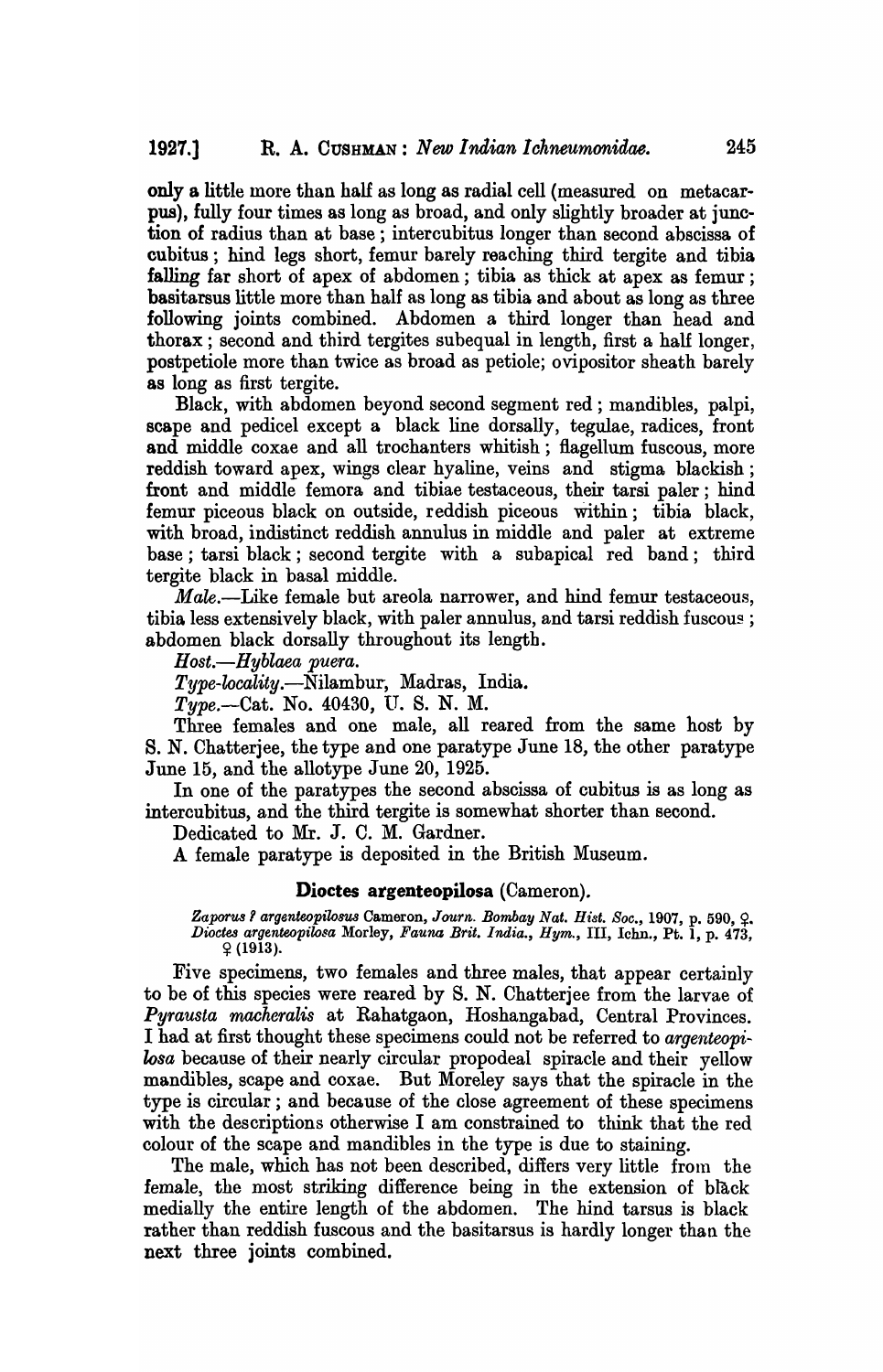Very closely allied to *gardneri* Cushman, described above, but the hind basitarsus is distinctly more than half as long as the tibia and fully as long as the remaining four joints combined; the ovipositor sheath is distinctly longer than the first tergite; the hind femur is black only toward base, and the tarsus is distinctly red. Were it not for the structural differences in legs and ovipositor, I should be inclined to consider the two as no more than colour variants.

# Pristomerus microdon, n. sp.

*Female.*--Length 6.5 mm.; antennae 3.75 mm.; ovipositor 2.7 mm. Head very slightly wider than thorax; vertex, temples and frons opaque alutaceous, sparsely punctate; stemmaticum shining, medially longitudinally impressed; ocelli rather small, diameter slightly longer than ocell-ocular line, postocellar line nearly twice ocell-occular; face shining, rather densely punctate, not quite twice as broad as long; clypeus rather flat, about twice as broad as long, weakly rounded at apex; eyes parallel within, a fifth longer than their distance apart; malar space hardly half as long as basal width of mandible ; antennae rather stout. Thorax rather stout, polished, evenly but not densely punctate, mesoscutum anteriorly faintly alutaceous; pronotum weakly foveolate in lateral groove; mesepisternal groove deep, weakly transtriate anteriorly; speculum polished; propodeum short, precipitate behind, punctate above and at sides, transrugose behind; areola pentagonal, much more than half as broad as long and a little shorter than petiolar area; stigma twice as long as broad, radius beyond middle ; nervellus faintly broken below middle; legs rather slender; femoral tooth very small, at about apical third. Abdomen basally longitudinally striate, alutaceous beyond second tergite; ovipositor apically sinuous.

Black; clypeus and malar space ferruginous; mandibles whitish; antennae fuscous, scape, pedicel and base of flagellum testaceous; wings hyaline, not at all infumate apically, venation brown, base of stigma pale, tegulae and radices white; front and middle legs pale testaceous to stramineous ; hind legs black and white, coxa and femur except their apices black, tibia hlackish at apex and sub-basally, brownish stramineous below, tarsal joints narrowly brownish at apices, last joint black; abdomen black; petiole hardly paler at base; second tergite narrowly pale at apex; third and following tergites blackish at base, reddish at apex.

 $\tilde{M}$ ale. $-$ Ocelli larger, their diameter nearly as long as postocellar line and nearly twice ocell-ocular line; areola longer than petiolar area; hind femur stouter with the much larger tooth at apical two-fifths.

*Hosts.*—Pyrausta macheralis; Hyblaea puera.

*Type-locality.-Rahatgaon,* Hoshangabad, Central Provinces, India. *Type.-Cat.* No. 4043], U. S. N. M.

Two of each sex from the type-host and one male from *Hyblaea*, all reared by S. N. Chatterjee, July 9 to September 24, 1926.

In the paratype female ihe black and red of the apical tergites are blended, forming a nearly uniform reddish brown.

A female paratype and one of the males are deposited in the British Museum.